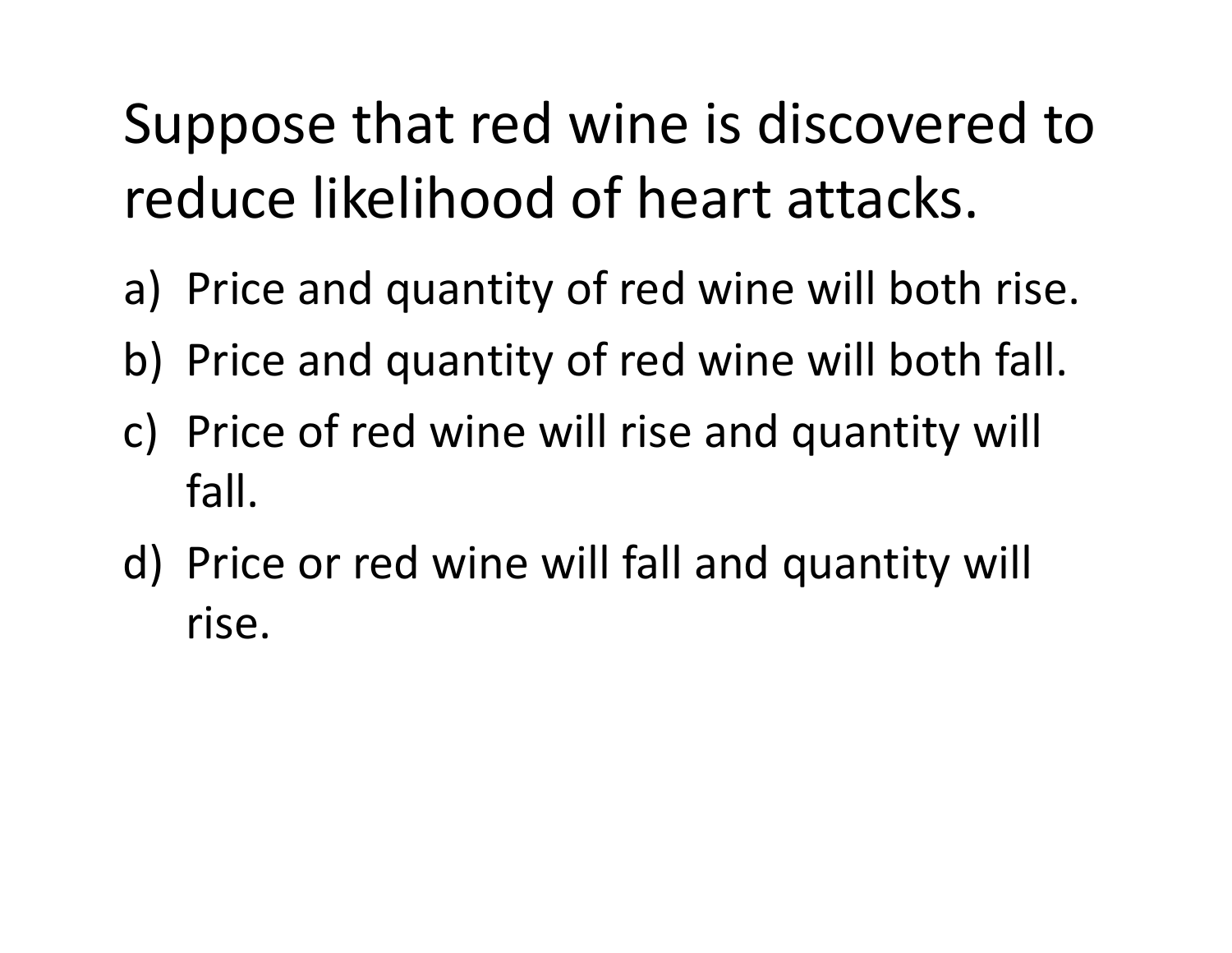## Suppose that red wine is discovered to reduce likelihood of heart attacks.

- a) Price and quantity of white wine will both rise.
- b) Price and quantity of white wine will both fall.
- c) Price of white wine will rise and quantity will fall.
- d) Price or white wine will fall and quantity will rise.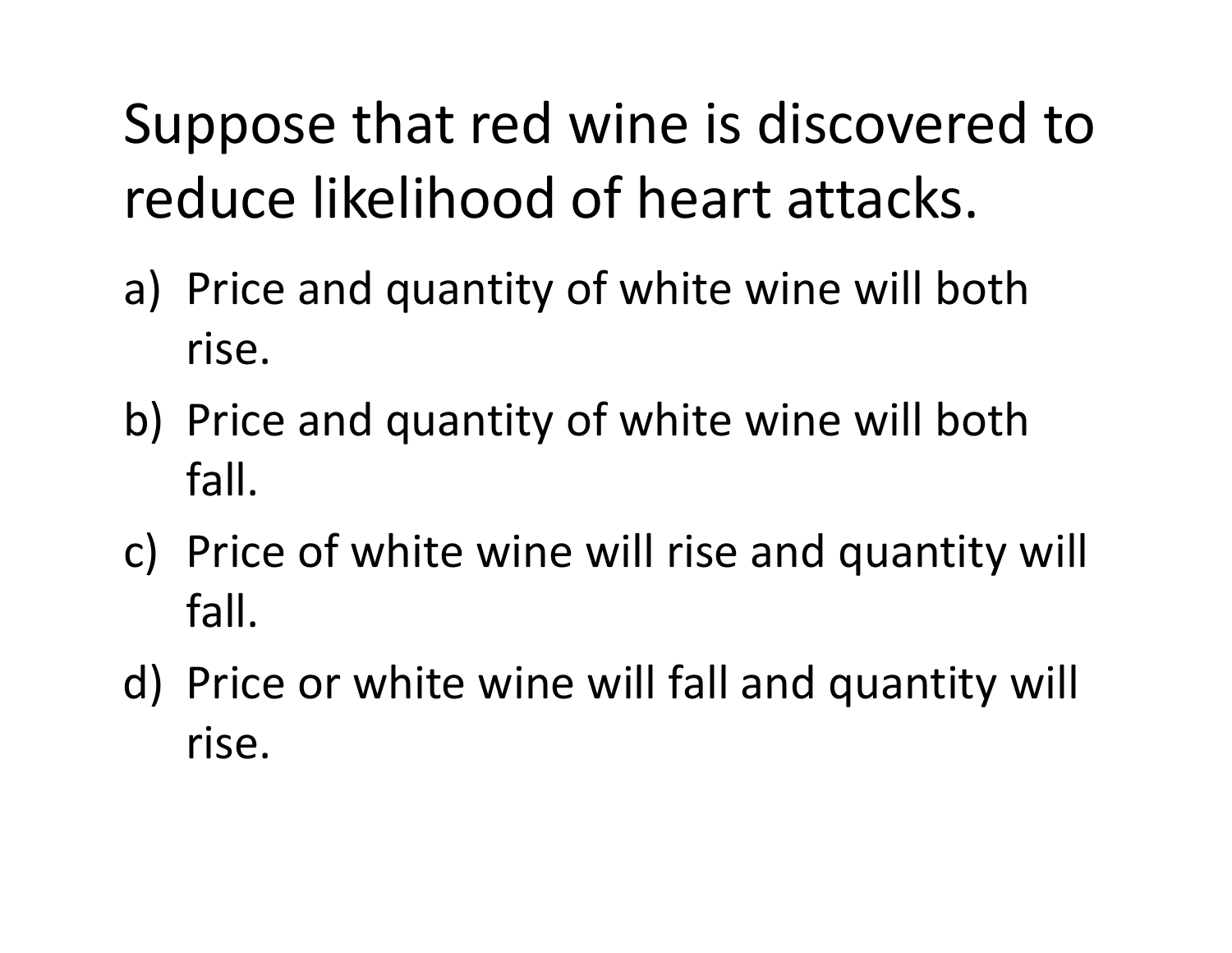The quantity of cell phones has increased in the last decade and the price has fallen. This could be because

- a) Technology has improved while demand has decreased.
- b) Technology has improved by more than demand has increased.
- c) Either a) or b) happened.
- d) Neither a) nor b) happened.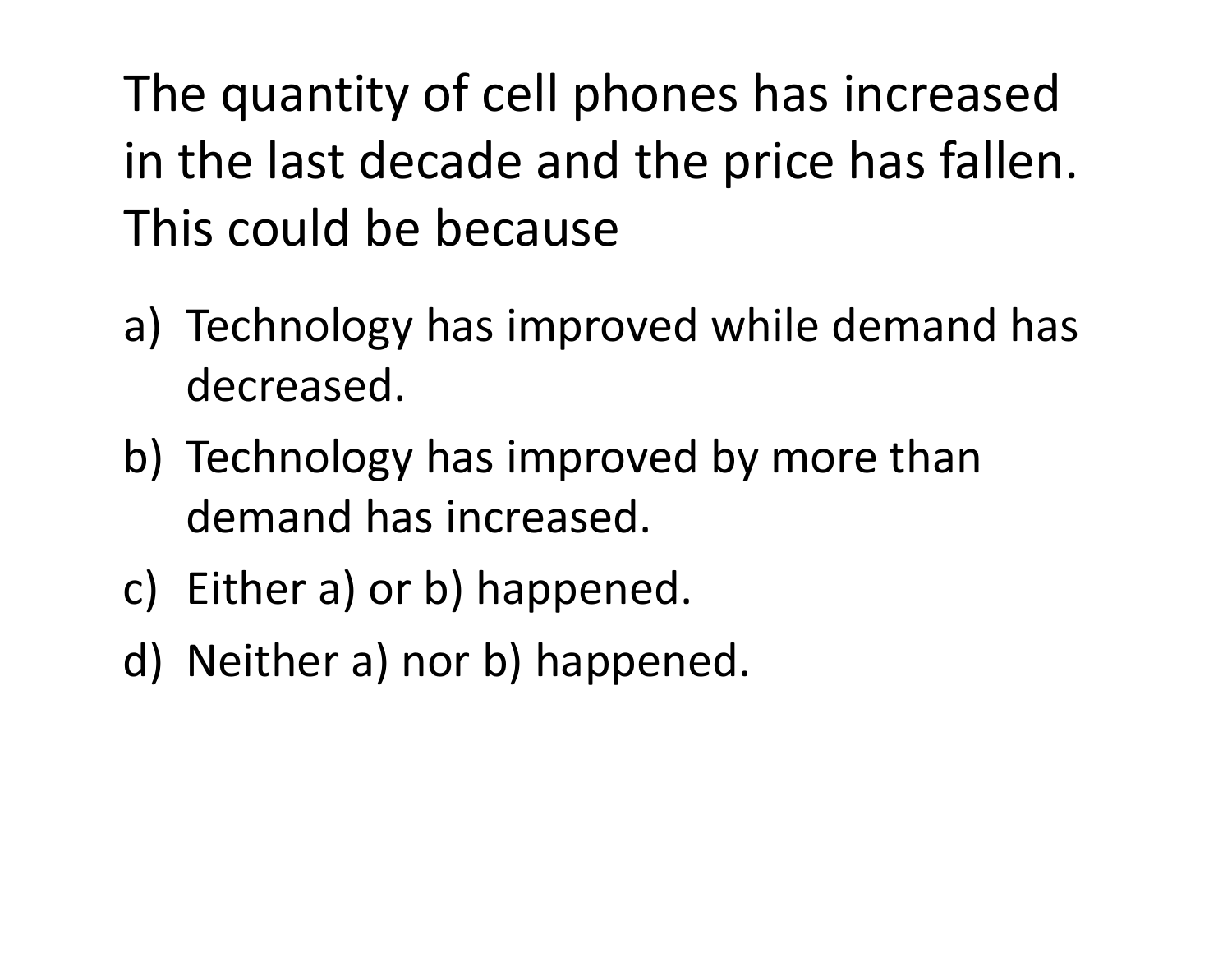How would <sup>a</sup> decrease in consumers' incomes due to <sup>a</sup> recession affect the market for premium wine?

- a) Increase price and quantity
- b) Decrease price and quantity
- c) Increase price and decrease quantity
- d) Decrease price and increase quantity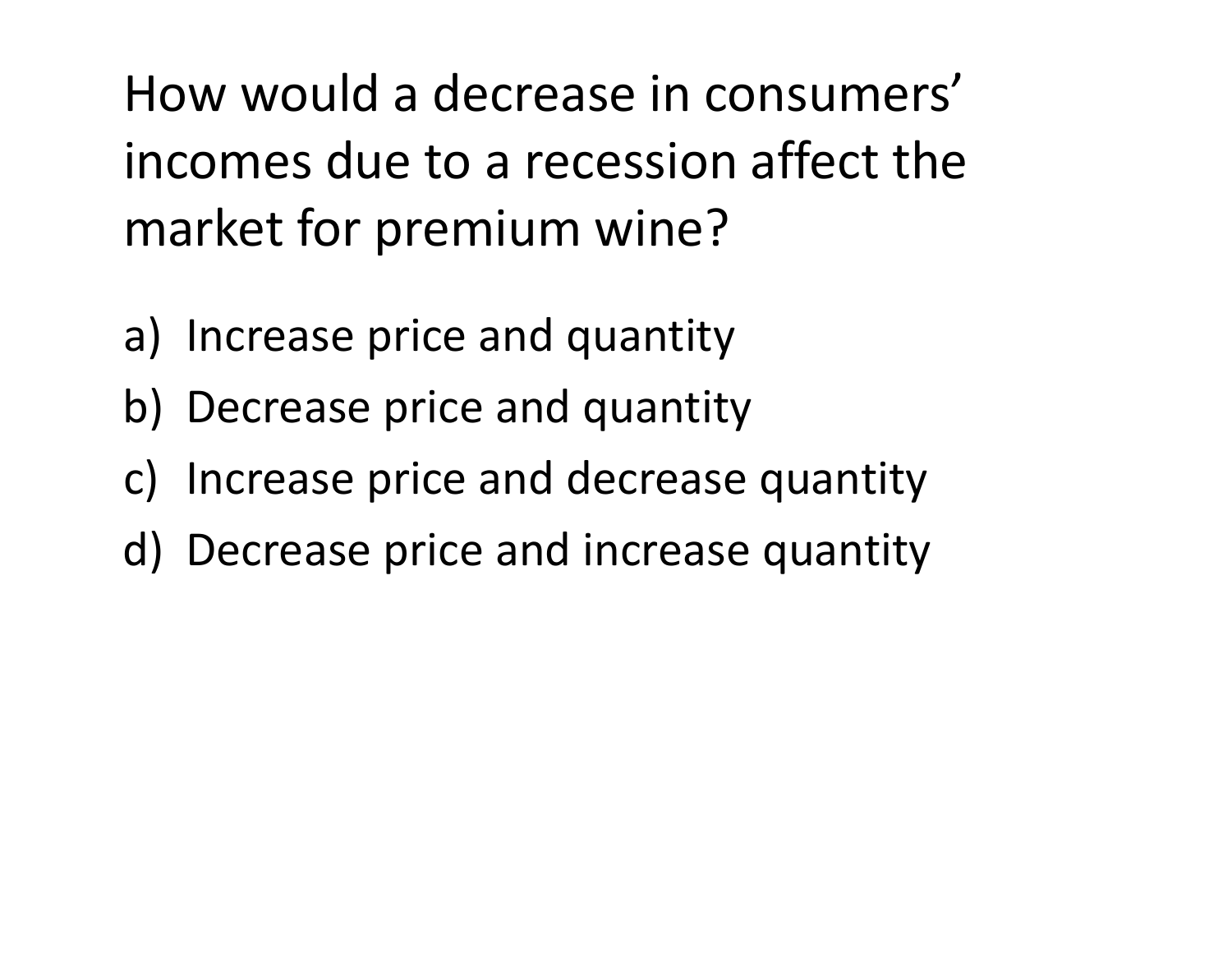If the supply of residential land is fixed and insensitive to price, then <sup>a</sup> recession would probably

- a) Increase price and quantity
- b) Decrease price and quantity
- c) Increase price and decrease quantity
- d) Decrease price and increase quantity
- e) Increase price and not change quantity
- f) Decrease price and not change quantity